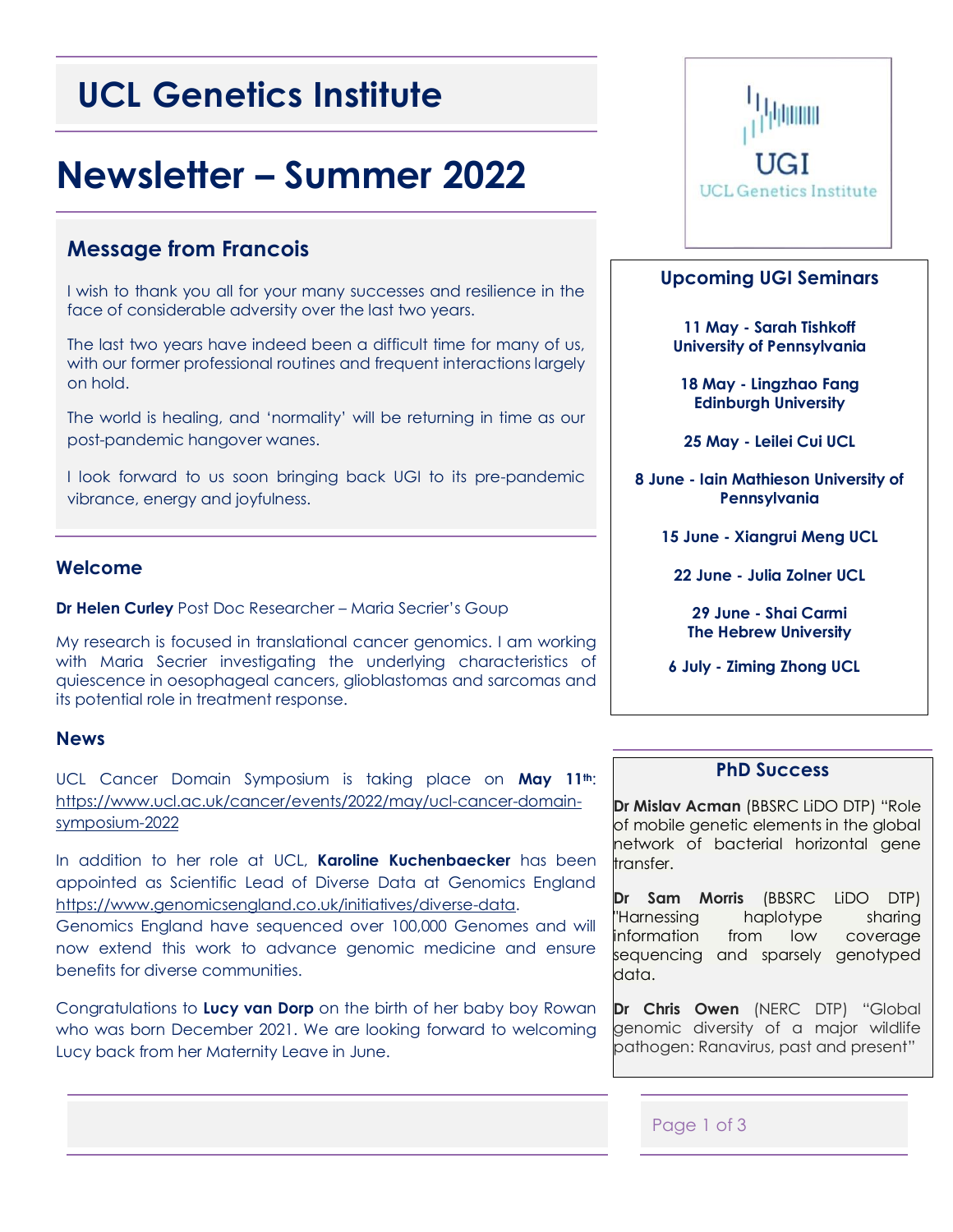**Harrison Ostridge** from Aida Andrés' UGI group has been awarded the prize for the "Best Twitter Flash Presentation" at the PopGroup meeting (55th edition). This is the largest population genetics meeting in the UK, a huge achievement and the first time this prize has been awarded.

### **Education/Science Communication**

Researchers often struggle to explain their work in plain language, especially if it involves technical details. To address this issue, [Alvina Lai](https://eur01.safelinks.protection.outlook.com/?url=https%3A%2F%2Fwww.alvinalailab.com%2F&data=05%7C01%7Cj.gadd%40ucl.ac.uk%7Ccd54159667344ea8fd4f08da22cc604b%7C1faf88fea9984c5b93c9210a11d9a5c2%7C0%7C0%7C637860558430666426%7CUnknown%7CTWFpbGZsb3d8eyJWIjoiMC4wLjAwMDAiLCJQIjoiV2luMzIiLCJBTiI6Ik1haWwiLCJXVCI6Mn0%3D%7C3000%7C%7C%7C&sdata=cUbqaHyH6WDKT%2BLL3qrau2264YtWv0DROpjQ0xOKT9A%3D&reserved=0) launched the Zero to Data Science YouTube channel to share data science tutorials and research findings. Zero to Data Science isn't your typical channel. It harnesses the power of storytelling, animations and popular culture (e.g., Squid Game, Disney Encanto and Harry Potter) to communicate data science techniques and research in a manner that is palatable to a lay audience. Analysis scripts and datasets for the videos are free to access on GitHub. Whether you're new to data science or an experienced researcher, visit **[Zero to Data Science](https://eur01.safelinks.protection.outlook.com/?url=https%3A%2F%2Fwww.youtube.com%2Fchannel%2FUCoqMuNeGPs8nhYefK20wOMg&data=05%7C01%7Cj.gadd%40ucl.ac.uk%7Ccd54159667344ea8fd4f08da22cc604b%7C1faf88fea9984c5b93c9210a11d9a5c2%7C0%7C0%7C637860558430666426%7CUnknown%7CTWFpbGZsb3d8eyJWIjoiMC4wLjAwMDAiLCJQIjoiV2luMzIiLCJBTiI6Ik1haWwiLCJXVCI6Mn0%3D%7C3000%7C%7C%7C&sdata=3nM%2BNYQx%2B7Zr8eWfeZJMxXwDEDHpwPd%2B0qeWuNJIR7I%3D&reserved=0)** for short educational and entertaining videos.



# **Grants**

Lucy van Dorp and Francois Balloux are investigators on a large **Horizon Europe 'END-VoC'** (End SARS-CoV-2 Variants of Concerns) consortium. Whish was awarded €10,000,000. The primary objective of the project is to predict the emergence of SARS-CoV-2 variants of concern using a large number of cohorts throughout the world.

Leo Speidel and Garrett Hellenthal were awarded £12K from **The Royal Society** on the project "Pooling largescale datasets from Japan and the UK for studying the role of natural selection in shaping human genetic diversity". This funding will pay for two-way visits over two years with collaborators at the National Center for Global Health and Medicine in Tokyo, Japan, enabling joint analyses of UK BioBank and BioBank Japan data.

Garrett Hellenthal was awarded a **Wellcome Trust** Senior Research Fellowship worth £1,092,568 over five years on the project "Leveraging large-scale genetic and epigenetic data to infer genomic responses to environmental pressures in humans". This will fund work to understand how our genomes have enabled humans to adapt and thrive in the face of fluctuating environmental and disease pressures.

## **Recent Publications**

Acman, M., Wang, R., van Dorp, L., (…), & Balloux, F. (2022) **Role of mobile genetic elements in the global dissemination of the carbapenem resistance gene** *bla***<sub>***NDM</sub>***. Nature Communications. 13: 1131.**</sub>

<https://www.nature.com/articles/s41467-022-28819-2>

Swaddling, L., Diniz, M. O., (…) Tan, C., (…), van Dorp, L., Balloux, F. (…), & Maini, M. (2022) **Pre-existing polymerase-specific T cells expand in abortive seronegative SARS-CoV-2.** *Nature.* **13:** 1131**.** <https://www.nature.com/articles/s41467-022-28819-2>

Page 2 of 3